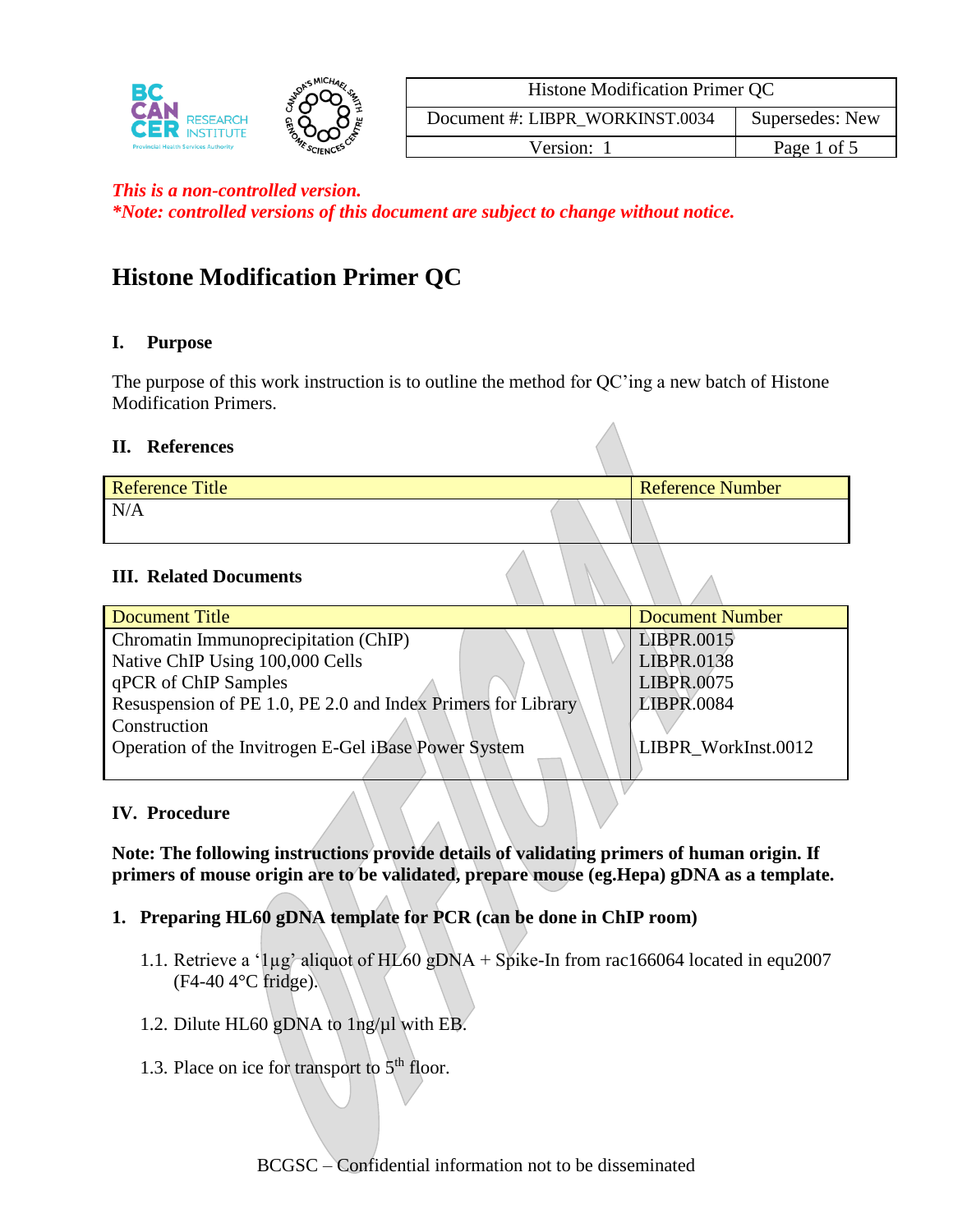

| Histone Modification Primer QC  |                 |  |
|---------------------------------|-----------------|--|
| Document #: LIBPR WORKINST.0034 | Supersedes: New |  |
| Version: 1                      | Page 2 of 5     |  |

*\*Note: controlled versions of this document are subject to change without notice.*

# **NB The following steps are to take place in the 5 th Floor PCR clean room**

#### **2. Reconstitution of Stock and Preparation of Dilutions of Primers**

- 2.1. Follow LIBPR.0084 Step 2 to resuspend the lyphilized primer to a 100µM stock concentration. See Table 1 for a list of the histone modification primers and their sequences.
- 2.2. Dilute the 100 $\mu$ M stock to a working concentration of 10 $\mu$ M (see Step 2.3.). In this case, a 10µM mix of forward and reverse primers in the same tube. Store the remainder of the 100µM stock in the -80°C freezer for up to 18 months.
- 2.3. Make 200µL of working stock by adding 20µl of 100µM forward primer and 20µL of 100µM reverse primer to 160µL of EB Buffer in a 1.5mL microfuge tube. Label the tube with primer name, species specificity, date and that it is a forward and reverse primer mix. Vortex the tube to mix and quick spin in a mini centrifuge.
- 2.4. Make 50 $\mu$ L aliquots of the above working stock and store in the  $-20^{\circ}$ C for up to 6 months.

| <b>Primer Name</b>       | <b>Sequence</b>                      | <b>Species</b> |
|--------------------------|--------------------------------------|----------------|
| GAPDH_genic_H3K36me3_F   | 5'-AGGCAACTAGGATGGTGTGG-3'           | human          |
| GAPDH_genic_H3K36me3_R   | 5'-TTGATTTTGGAGGGATCTCG-3'           | human          |
| Six1_promoter_H3K27me3_F | 5'-CATGCAGCCTCTGGAAGAGT-3'           | human          |
| Six1_promoter_H3K27me3_R | 5'-GGGGGAGGACAGTGGTAGTT-3'           | human          |
| ZNF333_genic_H3K9me3_F   | 5'-AGCCTTCAATCAGCCATCATCCCT-3'       | human          |
| ZNF333_genic_H3K9me3_R   | 5'-TCTGGTATGGGTTCGCAGATGTGT-3'       | human          |
| $H3K27$ me3 mu hu $F$    | 5'-ACTGAAGTAATGAAGGCAGTGTCGT-3'      | human/mouse    |
| H3K27me3_mu_hu_R         | 5'-GCAGCAYCAGAACTGGTCGGTG-3'         | human/mouse    |
| H3K9me3_mu_F             | 5'-GTGGAAAGAACAGACGGGATT-3'          | mouse          |
| H3K9me3_mu_R             | 5'-GTGGTCGAGAGCAAGGGTT-3'            | mouse          |
| GAPDH2_F (mouse)         | 5'-CTG GGT CCG GCT TGC ACA CTT CG-3' | mouse          |
| GAPDH2_R (mouse)         | 5'-ATC GCG GAG TGG GCC GCA GGA G-3'  | mouse          |
| GAPDH_F (human)          | 5'-TACTAGCGGTTTTACGGGCG-3'           | human          |
| GAPDH R (human)          | 5'-TCGAACAGGAGGAGCAGAGAGCGA-3'       | human          |

#### **Table 1. Histone Modification Primer Sequences and Target Species**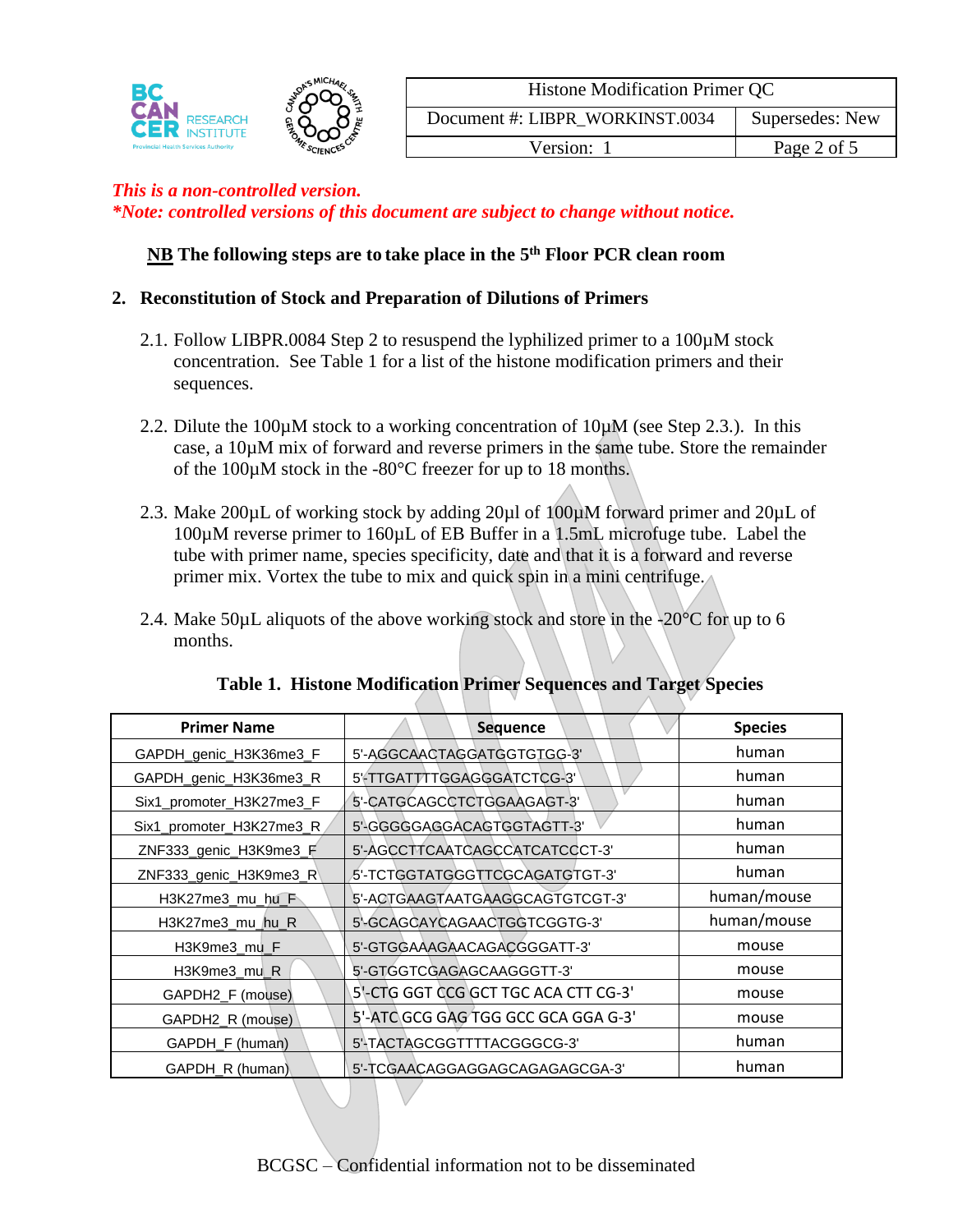

| Histone Modification Primer QC  |                 |  |
|---------------------------------|-----------------|--|
| Document #: LIBPR WORKINST.0034 | Supersedes: New |  |
| Version: 1                      | Page 3 of 5     |  |

*\*Note: controlled versions of this document are subject to change without notice.*

# **3. Set up PCR Reaction:**

3.1. Set up reactions and scale up accordingly using Table 2 as a guide.

| Reagent                | Volume (µl)/reaction |
|------------------------|----------------------|
| H <sub>2</sub> O       | 12.4                 |
| 5x Phusion HF Buffer   |                      |
| 10mM dNTPs             | 0.4                  |
| Phusion DNA Polymerase | 0.2                  |
| <b>Total Volume</b>    | 17                   |

# **Table 2. PCR Reaction**

- 3.2. Retrieve reagents from the -20°C freezer located in the PCR Clean Room.
- 3.3. The brew mixes are to be set up in the PCR clean room.
- 3.4. Prepare the brew mix in a 1.5mL tube.
- 3.5. Aliquot 17µl of brew per 0.2mL PCR tube or PCR strip tubes. Label reaction tube with primer pair name.
- 3.6. Add 2µl of 10µM F/R primer mix of each primer set to the appropriate tube.
- 3.7. Place reaction tubes on ice and transport to Blood Room (on 5<sup>th</sup> floor).
- 3.8. Turn on template cabinet and wipe down with DNase Away.
- 3.9. Retrieve reactions tubes from ice and place in cabinet.
- 3.10. Add 1µl of 1ng/ul HL60 gDNA template to each reaction tube.
- 3.11. Gently finger flick reaction tubes or strip tubes and pulse spin.
- 3.12. Place reaction tubes on ice to transport to the  $6<sup>th</sup>$  Floor.

# **NB The following steps are to take place on the 6th Floor**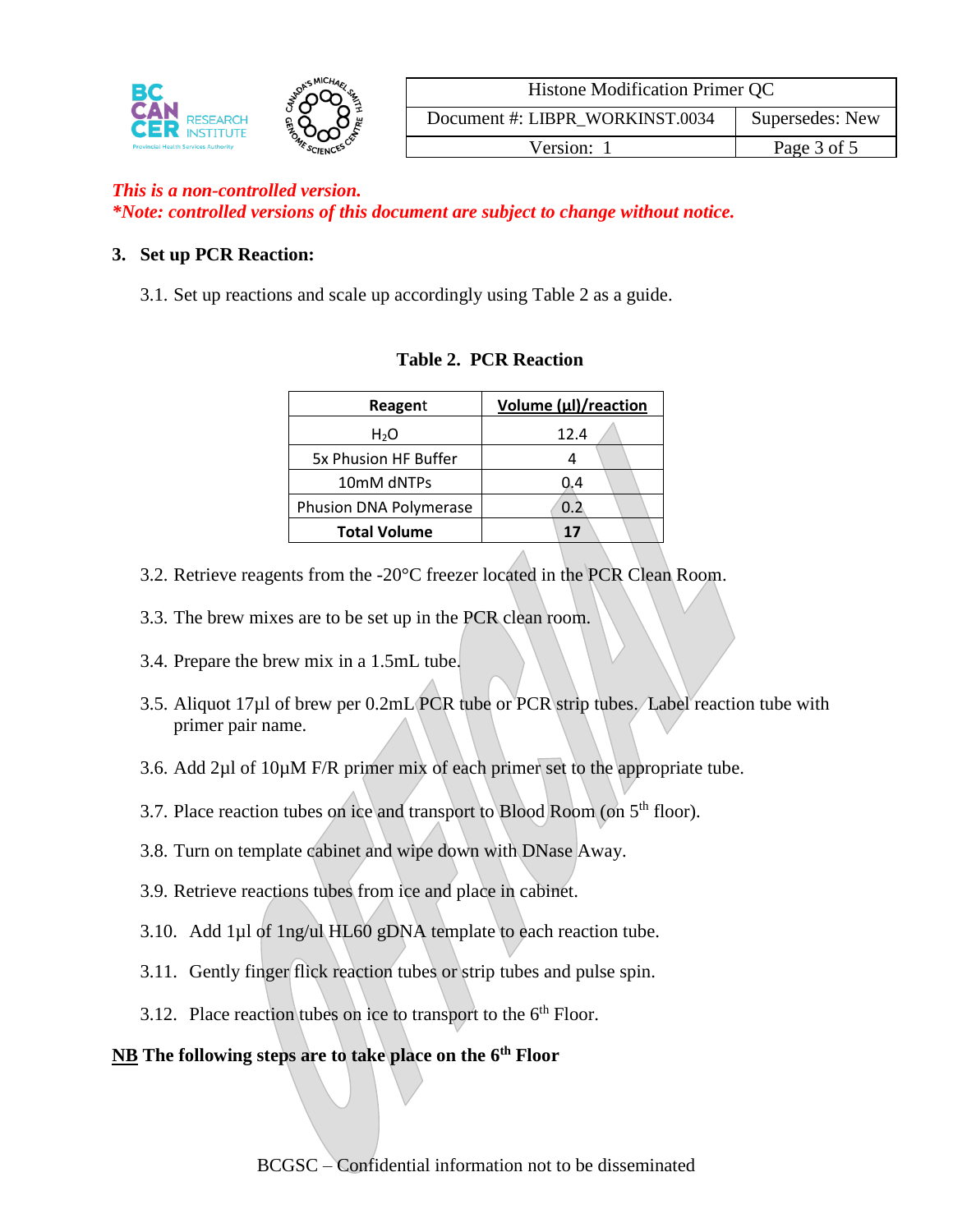

| Histone Modification Primer QC  |                 |  |
|---------------------------------|-----------------|--|
| Document #: LIBPR WORKINST.0034 | Supersedes: New |  |
| Version: 1                      | Page 4 of 5     |  |

*\*Note: controlled versions of this document are subject to change without notice.*

4. Load reaction tubes onto GE-GSC #2 Tetrad .Set up PCR using the following cycling conditions listed in Table 3: Program "CHIPPCRN".

| <b>Stage</b> | <b>Temperature</b> | <b>Time</b> | # of Cycles |
|--------------|--------------------|-------------|-------------|
|              | $98^{\circ}$ C     | 30 sec      |             |
| 2            | 98°C               | 10 sec      |             |
| 2            | 59°C               | 30 sec      | 30          |
| 2            | $72^{\circ}$ C     | 30 sec      |             |
|              | $72^{\circ}$ C     | 5 min       |             |
|              | $4^{\circ}$ C      | Hold        |             |

# **Table 3. PCR Cycling Parameters**

- 4.1. Once PCR reaction is complete, run product on a gel to verify the size.
- 4.2. Run PCR products on an E-Gel (Invitrogen E-Gel EX 1% Agarose) on the 6th floor Post PCR designated area.
- 4.3. Refer to LIBPR\_WorkInst.0012 for instructions on the use on E-Gels and the iBase Power System.
- 4.4. Prepare samples to run on an E-Gel as listed in Table 4.

| <b>Reagent</b>      | Volume(µl) |
|---------------------|------------|
| PCR product         |            |
| FB                  | 13         |
| 10x Loading Buffer  |            |
| <b>Total Volume</b> | 20         |
|                     |            |

#### **Table 4. Sample Preparation for E-gel**

- 4.5. Dilute 100bp ladder (prepared with loading dye) 1:1 (volume:volume) with EB buffer. The final volume should be 20µl.
- 4.6. Load 20µl of sample and 20µl of ladder.
- 4.7. Load 20µl of EB in all **EMPTY** lanes.